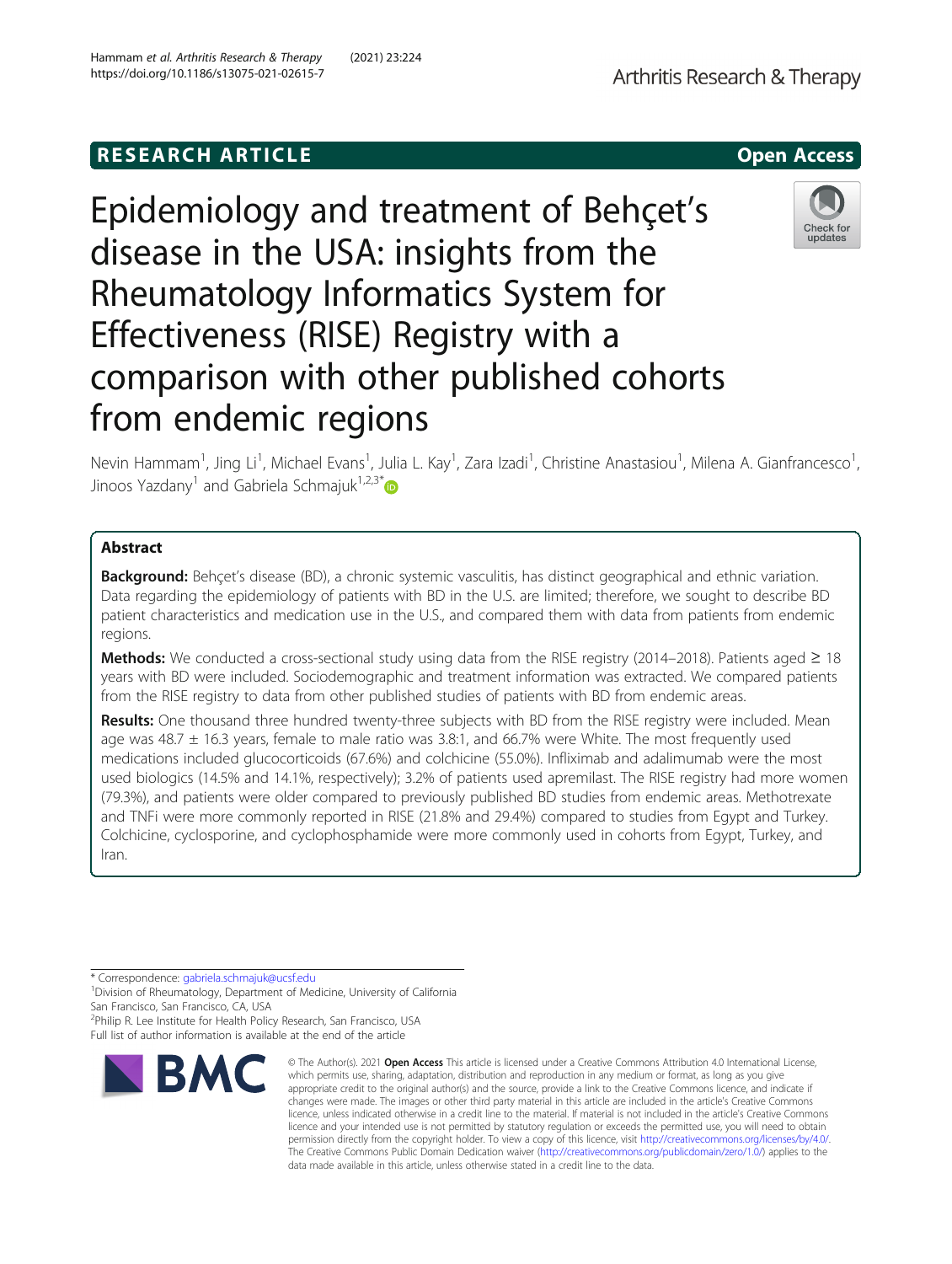**Conclusions:** Findings from the largest BD dataset in the U.S. suggest that BD patients are predominantly female. Further research is needed to explore the reasons for the higher prevalence of BD among women in the U.S. and its possible impact on disease severity and management.

Keywords: Behcet's disease, RISE, ECR, Endemic regions, Medication

# Background

Behçet's disease (BD) is a chronic multisystem vasculitis that can increase morbidity and mortality. The prevalence of the disease, the frequency of specific clinical findings, and the mortality rate have distinct geographical and ethnic variation: BD prevalence is higher in the Middle East and East Asia but remains rare in North America [[1\]](#page-7-0). In the United States (U.S.), the estimated prevalence ranges from 0.33 to 5.2 people per 100,000 population [[2](#page-7-0)]. A male predominance with a severe disease course has been observed in Arab populations [\[3](#page-7-0)], while female predominance has been reported in 2 small studies of patients in the U.S. [\[4](#page-7-0), [5](#page-7-0)].

The prevalence of BD in the U.S. is increasing, which may be due to increased disease recognition and immigration from endemic areas [\[2](#page-7-0)]; however, robust epidemiologic data about BD in the U.S. is scarce. While descriptive cohort studies of BD in the U.S. exist, they are from single centers, limited by small sample sizes, and have not reported data from multiple racial or ethnic groups [[2,](#page-7-0) [4](#page-7-0)–[6](#page-7-0)]. Furthermore, previous studies comparing the characteristics of patients with BD from the northeastern U.S. with patients from Turkey [[5\]](#page-7-0) and Iran [[7\]](#page-7-0) raised the possibility that BD in U.S. patients may have unique features compared to typical BD populations. However, to date, no national studies of BD in the U.S. have been published.

To better investigate the demographic characteristics, comorbidities, and medical treatment patterns of BD in the U.S., we used data from the Rheumatology Informatics System for Effectiveness (RISE). RISE is a national electronic health record (EHR) registry that captures all patients seen by participating U.S. rheumatologists [\[8](#page-7-0)]. We also compared the available RISE-BD data with published epidemiological studies of BD from endemic regions.

# Materials and methods

# Data source, timelines, and study population

This observational study was conducted using data from the RISE Registry (2014–2018). RISE, a national electronic health record (EHR)-enabled rheumatology registry, collects data on all patients seen during routine outpatient clinical care in participating rheumatology practices across the U.S., reducing the selection bias present in single insurer-based studies [[8\]](#page-7-0). As of 2018, RISE held validated data from 1113 providers in 226

practices, representing more than 30% of the U.S. clinical rheumatology workforce. Available data is collected through the EHR and includes individual demographics, diagnoses, procedures, medications, laboratory test results, and vital signs. Patients in RISE aged 18 years and older with at least 2 diagnosis codes (International Classification of Diseases, Ninth Revision, Clinical Modification (ICD-9-CM) 136.1 or ICD-10-CM M35.2) for BD at least  $\geq$  30 days apart at any time during the study period were included [\[9](#page-7-0)].

# Covariates

We extracted information on patient characteristics from the RISE registry. Patient characteristics included age, gender, race/ethnicity (White, Hispanic/Latino, Black/African American/other), geographic region of residence (East North Central, West North Central, Mid-Atlantic, Mountain, New England, Pacific, South Atlantic, East South Central, and West South Central), insurance type (private, Medicare, any Medicaid, other) when available, and the number of rheumatology visits during the study period. We examined clinical comorbid conditions, including a diagnosis of diabetes, asthma, hypertension, and osteoporosis. We also calculated the Deyo-Charlson Comorbidity Index (CCI) score using data recorded at any time during the study period [[10](#page-7-0)].

### Medications

Medications potentially related to BD were identified by either Generic Product Identifier codes or National Drug Codes. The following categories were identified (1) conventional synthetic DMARDs (csDMARDs): methotrexate, azathioprine, hydroxychloroquine, leflunomide, sulfasalazine, mycophenolate mofetil, cyclophosphamide, cyclosporine, minocycline, and tacrolimus; (2) tumor necrosis factor (TNF) inhibitors: etanercept, infliximab, adalimumab, golimumab, and certolizumab; (3) non-TNF biologics: abatacept, rituximab, secukinumab, ustekinumab, omalizumab, anakinra, canakinumab, tocilizumab, and sarilumab; (4) targeted synthetic DMARDs (tsDMARDs): tofacitinib, baricitinib, and apremilast; (5) systemic glucocorticoids including prednisone and other oral and intravenous steroids; and (6) anticoagulants including warfarin, rivaroxaban, apixaban, enoxaparin, dabigatran, and edoxaban.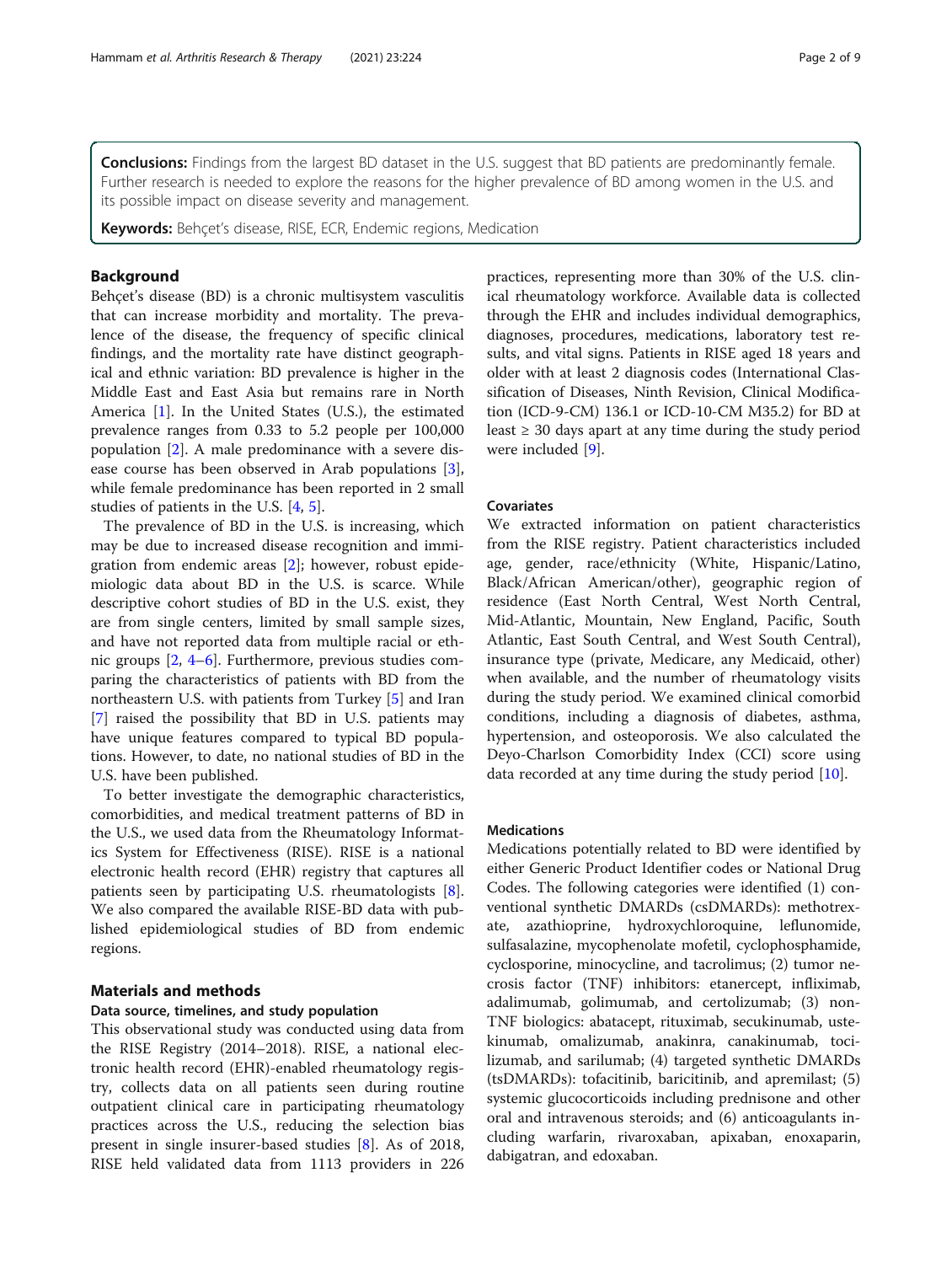### BD studies from endemic regions

We also reviewed the published studies to identify reports of BD from endemic regions. We searched PubMed for studies of "Behçet's disease" from 2010 to present (2020). Studies were eligible if they (1) reported on adults with BD; (2) were published in English; (3) included countries along the ancient Silk Road, extending from Japan to the Middle East, or Mediterranean countries including Turkey and Iran; (4) reported on  $\geq 100$ BD patients; and (5) had information on demographic factors and medication use. In studies that included only specific BD phenotypes (uveitis, or neuropsychiatric BD) or that included patients younger than 18 years, we excluded these studies. For each included study, we abstracted the following data: number of patients, country, patients' age and gender, and related medication use. We did not abstract any clinical manifestations because of insufficient clinical data in the RISE-BD records.

## Statistical analysis

Descriptive statistics including mean and standard deviation (SD), and median and interquartile range (IQR), were reported for continuous variables, while frequency and percent were reported for categorical variables to describe BD patients within the RISE registry and those included in studies from endemic regions. Comparisons of the proportion of patients using different medications between men and women in the RISE registry were performed using chi-square tests. A p-value of less than 0.05 was considered statistically significant. All data analyses were conducted using SAS 9.4 (SAS institute, Cary, NC), and Stata statistical software version 15 (Stata-Corp). For privacy protections, we reported no cell sizes < 10. The Western IRB and UCSF Committee on Human Research approved this study.

# Results

## Characteristics of BD patients in the U.S.

A total of 1323 subjects with BD from the RISE registry were analyzed. The female to male ratio was 3.8:1, with a mean age of  $48.7$  (SD = 16.3) years. The majority of patients were white (66.7%) which is similar to the underlying population of all RISE patients (64.9%). The median duration of follow-up in the registry was 2.5 (IQR 0.9, 4.4) years (Table [1\)](#page-3-0). Most patients were enrolled in a private health plan (42.1%) or Medicare (15.5%). Osteoporosis (11.7%), hypertension (8.8%), and dyslipidemia (4.7%) were among the most commonly observed comorbid conditions. The mean Deyo-Charlson Index score was  $0.55$  (SD = 1.0); 9.3% of patient had a score equal to or more than 2.

The distribution of age, sex, and ethnicity of patients with BD was different compared to the underlying population of patients in the RISE registry (Supplemental Table [1](#page-7-0)). The  $F$  to  $M$  ratio was higher in BD patients compared to the overall RISE population (3.8:1 vs 2.8:1,  $p < 0.0001$ ). We found a significantly higher proportion of Asian patients with BD compared to the overall RISE population (2.6% vs 1.6%,  $p < 0.0001$ ). In contrast, there was a lower proportion of Black patients (4.9 vs. 7.2,  $p \lt \theta$ 0.0001).

The systemic medications used to manage BD in the RISE registry are shown in Table [2.](#page-4-0) The most frequently used medications included glucocorticoids (67.6%) and colchicine (55.0%). Infliximab and adalimumab were the most commonly used biologics (14.5% and 14.1%, respectively); 3.2% of patients used apremilast. There were no significant differences in the proportion of patients using each class of medication between men and women, Fig. [1](#page-5-0).

We found that 78 (5.9%) of BD patients were using at least one of the anticoagulants. The most frequently used anticoagulant was warfarin followed by Rivaroxaban in 3.0% and 2.0% of BD patients, respectively.

# Comparison of BD patients between the U.S. and studies from endemic areas

Sociodemographic and medication information extracted from four published studies that met the inclusion criteria described above: Egypt (Egyptian College of Rheumatology (ECR) Registry) ( $N = 1526$ ), Turkey ( $N =$ 682), Iran ( $N = 163$ ), and Japan ( $N = 135$  $N = 135$  $N = 135$ ) [\[7](#page-7-0), [11](#page-7-0)–13]. Data from the U.S. and BD cohorts from endemic regions is shown in Table [3.](#page-6-0) In general, the RISE registry had more women with BD compared to all studies from endemic regions (79.3% in RISE vs. 27.8% in the Egyptian cohort, and 16.6% in the Turkish cohort, 38.7% in the Iranian cohort, and 57.8% in the Japanese cohort) and patients were older (mean age (SD); 48.7 (16.3) in RISE vs. 35.7 (9.84) in ECR and 33.9 (9.9) in Turkish). There were differences in medication use, with methotrexate and TNFi used more commonly used in RISE patients (21.8% and 29.4%) compared to the ECR (7.2% and 8.3%). Colchicine and cyclosporine were more commonly used in other cohorts compared to RISE patients. Fewer patients in RISE were treated with glucocorticoids than in Egypt (67.6% vs 90.2%), although we did not observe these differences in the Iranian cohort (67.5%).

# **Discussion**

Although Behçet's disease is rare in North America, this report from the RISE registry includes the largest dataset of U.S. patients with BD to date. Among 1323 BD patients seen by U.S. rheumatologists, BD patients were more likely to be female, thus confirming previous reports from smaller studies [[2,](#page-7-0) [4](#page-7-0)–[6](#page-7-0)]. Nearly one third of BD patients in the RISE registry used TNFi, which is higher than has been previously reported and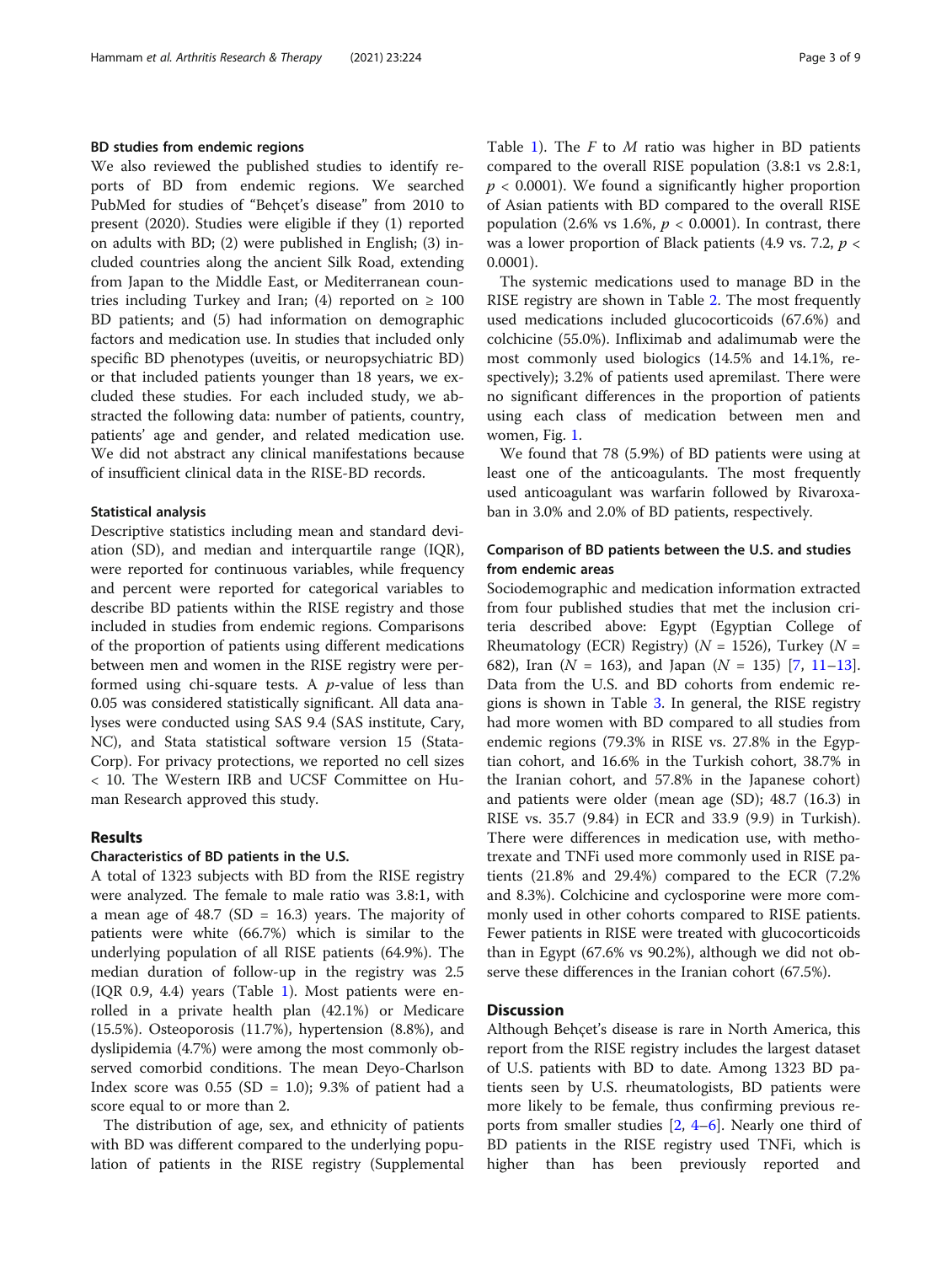RISE Rheumatology Informatics System for Effectiveness, TIA transient ischemic attack, IQR interquartile range

<sup>a</sup>Other race: Not determined OMB race, and American Indian or Alaska, Native Hawaiian

<sup>b</sup>Other insurance: include Veteran

significantly higher than reported in studies from endemic regions. Consistent with prior reports, BD has a higher prevalence among Asian patients, and it has rarely been reported in the Black population [[1,](#page-7-0) [14\]](#page-7-0). One potential explanation is the high prevalence of HLA-B\*51 among Asians, an allele that has also been implicated in BD [\[14](#page-7-0)].

The female predilection (79.3%) in the current study is consistent with previous reports of U.S.-based studies

(64–80%) [\[5](#page-7-0), [7,](#page-7-0) [13,](#page-7-0) [15](#page-7-0)]. The sex distribution found in RISE data is in contrast to reports from Eastern and Middle East countries that demonstrate a male predominance [[16\]](#page-7-0). The reasons underlying sex distribution differences remain largely unknown but are likely multifactorial. This may be attributed in part to a possible cultural reluctance among women from Eastern countries to visit a physician for genital ulcers leading to underestimation of women with BD, which is supported

<span id="page-3-0"></span>

|                                 | Table 1 Characteristics of patients with Behçet's disease in the RISE registry |                               |
|---------------------------------|--------------------------------------------------------------------------------|-------------------------------|
| <b>Characteristics</b>          |                                                                                | Total patients ( $N = 1323$ ) |
| Age, mean (SD)                  |                                                                                | 48.7 (16.3)                   |
| Sex (female), N (%)             |                                                                                | 1049 (79.3)                   |
| Race, N (%)                     | White                                                                          | 882 (66.7)                    |
|                                 | Hispanic or Latino                                                             | 72 (5.4)                      |
|                                 | Black or African American                                                      | 65 (4.9)                      |
|                                 | Asian                                                                          | 34(2.6)                       |
|                                 | Other <sup>a</sup>                                                             | 106 (11.9)                    |
|                                 | Missing                                                                        | 164 (12.4)                    |
| Insurance, $N$ (%)              | Medicare                                                                       | 205 (15.5)                    |
|                                 | Private                                                                        | 557 (42.1)                    |
|                                 | Medicaid                                                                       | 43 (3.2)                      |
|                                 | Otherb                                                                         | 75(5.7)                       |
|                                 | Missing                                                                        | 443 (33.5)                    |
| U.S. geographic division, N (%) | East North Central                                                             | 22(1.7)                       |
|                                 | West North Central                                                             | 153 (11.6)                    |
|                                 | Mid-Atlantic                                                                   | 159 (12.0)                    |
|                                 | Mountain                                                                       | 109 (8.2)                     |
|                                 | New England                                                                    | 396 (29.9)                    |
|                                 | Pacific                                                                        | 116 (8.8)                     |
|                                 | South Atlantic                                                                 | 153 (11.6)                    |
|                                 | East South Central                                                             | 62 (4.7)                      |
|                                 | West South Central                                                             | 144 (10.9)                    |
|                                 | Missing                                                                        | < 10                          |
| Comorbidities, N (%)            | Osteoporosis                                                                   | 155 (11.7)                    |
|                                 | Hypertension                                                                   | 117(8.8)                      |
|                                 | Hyperlipidemia                                                                 | 62 (4.7)                      |
|                                 | Cerebrovascular accidents /TIA                                                 | 51(3.7)                       |
|                                 | Diabetes mellitus                                                              | 48 (3.6)                      |
|                                 | Charlson comorbidity index score, mean (SD)                                    | 0.55(1.0)                     |
|                                 | Charlson comorbidity index score                                               |                               |
|                                 | $\mathbf{1}$                                                                   | 339 (25.6)                    |
|                                 | $\geq$ 2                                                                       | 123(9.3)                      |
| Clinical characteristics        | Number of visits in RISE, median (IQR)                                         | $4.5$ $(2.5, 8)$              |
|                                 | Duration of follow-up time (years), median (IOR)                               | 2.5(0.9.4.4)                  |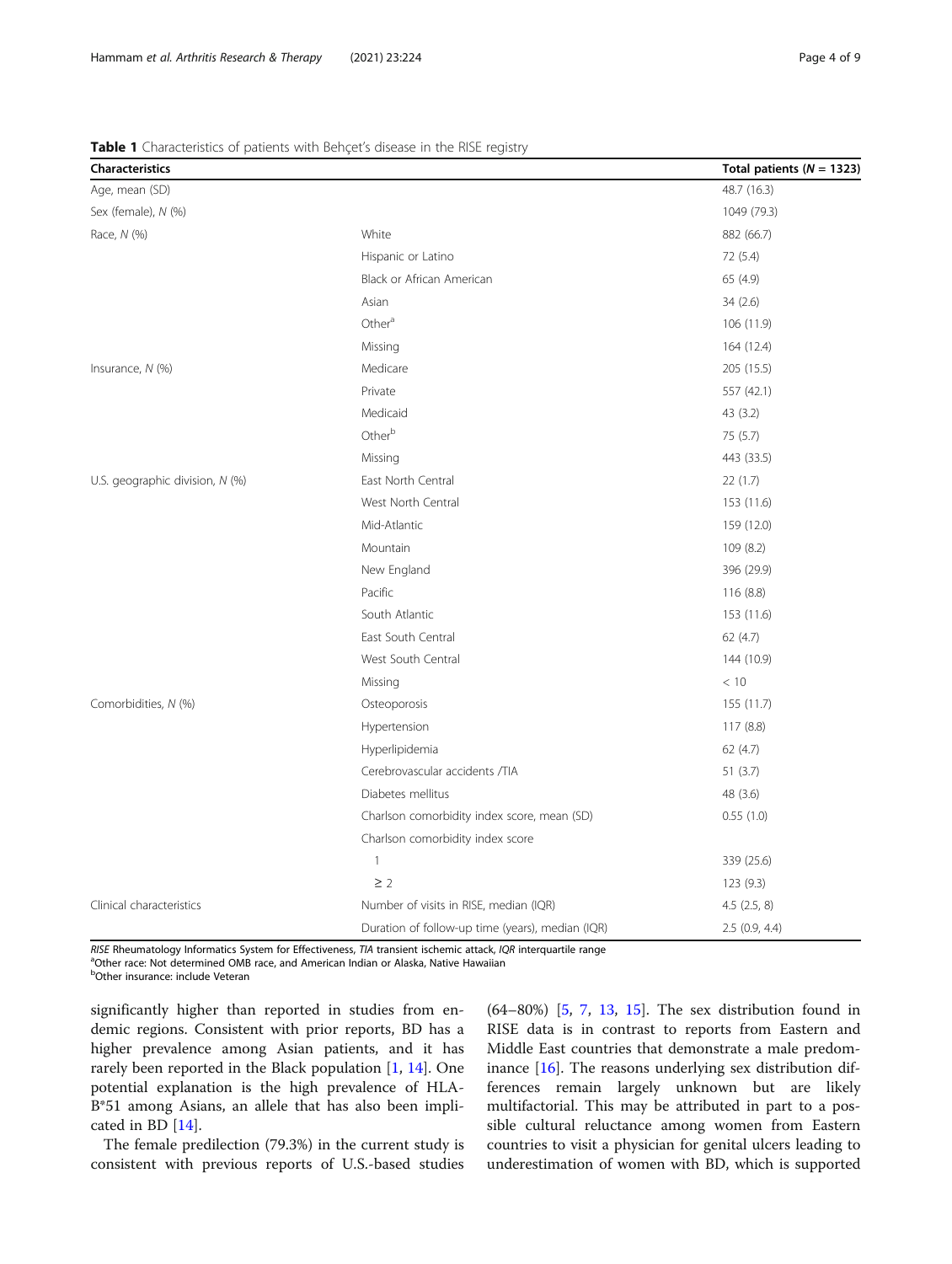RISE Rheumatology Informatics System for Effectiveness, csDMARDs conventional disease modifying anti-rheumatic drugs, TNFi tumor necrosis factor inhibitors For privacy protection, we reported no cell sizes < 10

<sup>a</sup>Prednisone or equivalent included prednisone and other oral and intravenous steroids

<sup>b</sup>Biologics-non-TNFi include rituximab, abatacept, tocilizumab, ustekinumab, anakinra, and secukinumab

by the lower prevalence of genital ulcers reported in these countries [\[17](#page-7-0)]. However, it is unclear whether the observed difference in sex predilection represents women using more healthcare in the U.S. [[18\]](#page-7-0) compared to other countries or a true difference in the epidemiology of BD due to environmental or geographic factors.

Prior studies have also shown differences in the prevalence of specific BD clinical manifestations between the sexes [\[19,](#page-7-0) [20\]](#page-8-0). We attempted to extract information about clinical manifestations of BD from RISE data, but we found that they were severely under coded in the EHR by rheumatologists, including a low number of ICD codes for oral and genital ulcers and chronic uveitis even among patients with multiple codes for BD (data not

shown). Other studies have also noted underestimation of specific clinical phenotypes using EHR data [[21\]](#page-8-0), including in other rheumatic conditions [\[22\]](#page-8-0). Prior BD studies identified manifestations using medical record review [\[2,](#page-7-0) [13\]](#page-7-0); however, within the RISE registry, it is not possible to perform systematic chart reviews for patients at this time. In the future, a combination of text mining and manual review of clinical text to extract information may allow for more detailed identification of specific disease manifestations in the RISE registry [[23](#page-8-0), [24\]](#page-8-0). In addition, the fact that BD patients may seek care from clinicians across many different specialties, including neurology, dermatology, ophthalmology, and rheumatology makes it challenging to gain a complete

<span id="page-4-0"></span>

| <b>Table 2</b> Medications administered to patients with Behcet's disease in the RISE registry |  |  |
|------------------------------------------------------------------------------------------------|--|--|
|                                                                                                |  |  |

| <b>Medications</b>       |                                           | Total patients ( $N = 1323$ ) |
|--------------------------|-------------------------------------------|-------------------------------|
| No therapy recorded      |                                           | 111(8.4)                      |
| Colchicine               |                                           | 728 (55.0)                    |
| Dapsone                  |                                           | 62(4.7)                       |
| Glucocorticoids          | Any prednisone or equivalent <sup>a</sup> | 895 (67.6)                    |
| csDMARDs                 | Azathioprine                              | 418 (31.6)                    |
|                          | Methotrexate                              | 288 (21.8)                    |
|                          | Hydroxychloroquine                        | 117(8.8)                      |
|                          | Sulfasalazine                             | 53 (4.0)                      |
|                          | Mycophenolate                             | 31(2.3)                       |
|                          | Leflunomide                               | 26 (2.0)                      |
|                          | Cyclosporine                              | 23(1.7)                       |
|                          | Tacrolimus                                | 11(0.83)                      |
|                          | Cyclophosphamide                          | < 10                          |
|                          | Minocycline                               | < 10                          |
| Biologics-TNFi           | Infliximab                                | 192 (14.5)                    |
|                          | Adalimumab                                | 187 (14.1)                    |
|                          | Etanercept                                | 92 (6.9)                      |
|                          | Certolizumab                              | 30(2.3)                       |
|                          | Golimumab                                 | 20(1.5)                       |
| Biologics-non-TNFib      |                                           | 59 (4.5)                      |
| Targeted small molecules | Tofacitinib                               | 11(0.80)                      |
|                          | Baricitinib                               | < 10                          |
|                          | Apremilast                                | 42(3.2)                       |
| Anticoagulants           | Warfarin                                  | 39 (2.9)                      |
|                          | Rivaroxaban                               | 27(2.0)                       |
|                          | Apixaban                                  | 15(1.1)                       |
|                          | Enoxaparin                                | 11(0.8)                       |
|                          | Dabigatran                                | $<10$                         |
|                          | Edoxaban                                  | 0(0.0)                        |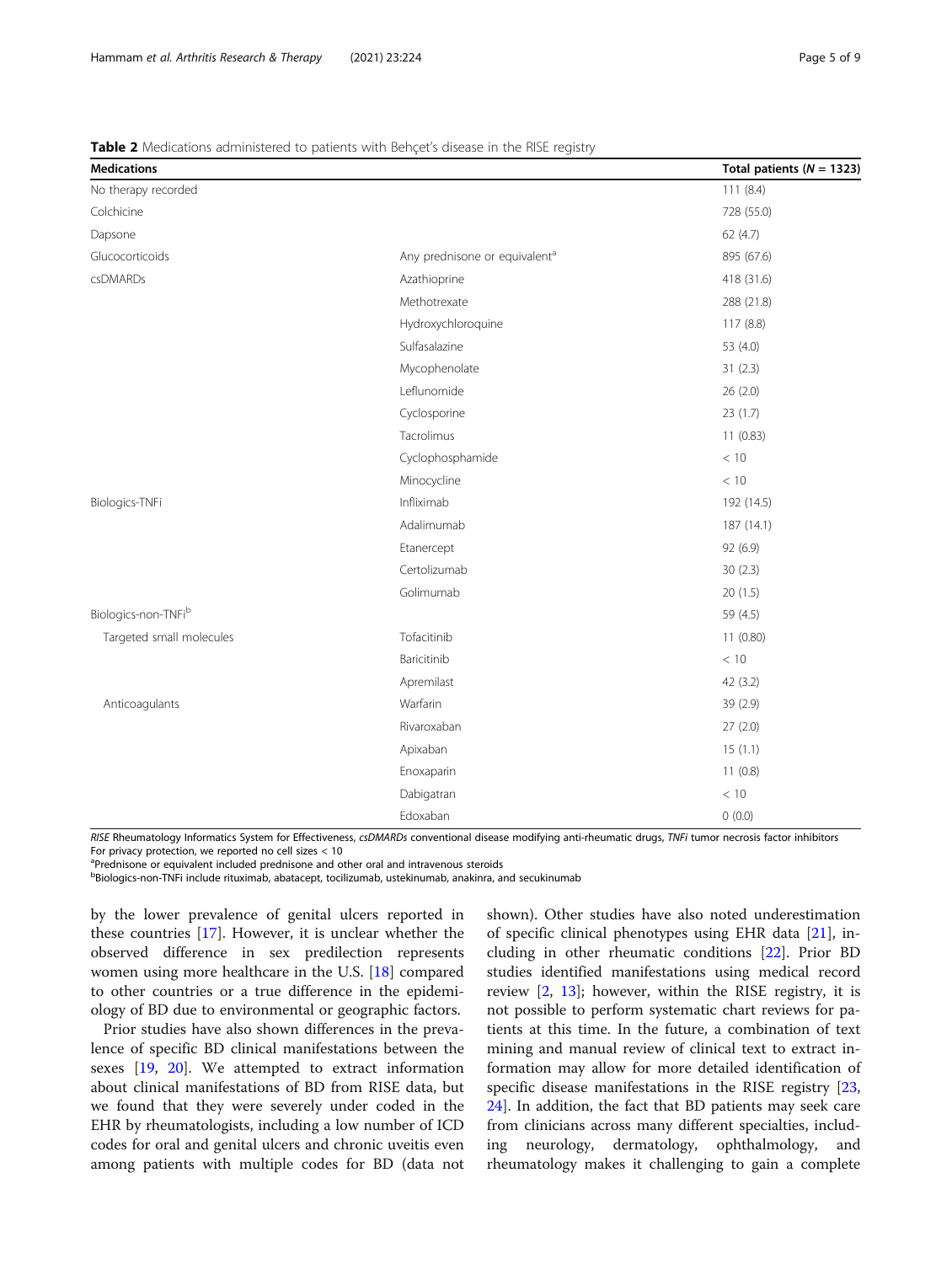<span id="page-5-0"></span>

view regarding clinical manifestations from single specialty EHR records. Research into different presentation of BD in nonendemic areas may provide new clues to the pathogenesis of this condition.

Given the heterogeneity of BD, treatment approaches are highly variable and based on the severity of organ involvement and patient preferences [\[25\]](#page-8-0). An obstacle for treating patients with BD is the lack of the Food and Drug Administration (FDA) approved therapies; aside from apremilast (July 19, 2019), all other therapeutic options are prescribed off-label. The systemic medications used to manage Behçet's disease largely consist of glucocorticoids and colchicine. In the RISE registry, a large proportion of patients (67.6%) were treated with systemic glucocorticoids, as noted in other U.S. cohorts (34.0–82.1%) [\[5](#page-7-0), [7,](#page-7-0) [15](#page-7-0)]. Similar to previous reports, about one third of patients were treated with newer therapies including biologics such as TNFi drugs [\[5](#page-7-0), [7](#page-7-0), [15\]](#page-7-0). Also, non-TNFi drugs such secukinumab and ustekinumab were used by some rheumatologists; data on these agents are limited  $[26, 27]$  $[26, 27]$  $[26, 27]$  $[26, 27]$ . The present study is also the first real-world setting reporting the use of apremilast in the treatment of BD patients (3.2%), even the study period was prior to the FDA approval of apremilast for BD mouth ulcers. To date, apremilast, a phosphodiesterase 4 (PDE4) inhibitor, is the only drug currently approved by the U.S. FDA for the treatment of oral ulcers associated with BD [[28](#page-8-0)].

The difference in use of biologic medications between the U.S., and published data from endemic regions may be driven by many factors. First U.S. patients seen by rheumatologists may have more joint complaints, as has been described in other studies [[7,](#page-7-0) [13\]](#page-7-0), and biologics would be well-suited for these symptoms. Second, insurance systems are likely different between the U.S. and Eastern countries, which may make biologic medications more accessible in the U.S. Rheumatologists preferred the choice of anti-TNFi therapy over conventional DMARDs for BD when cost and prior authorization issue were not a concern [\[29](#page-8-0)]. Third, U.S. primary care physicians may not be as familiar with this rare disease; thus, only the most complicated patients may be diagnosed and treated by rheumatologists. The magnitude of the regional impact on treatment differences remains difficult to assess, mainly because we were unable to explore the clinical manifestation of BD in this study.

There are several strengths of this study. We report on the largest collection of adult BD patients in the U.S. using a nationwide registry. These data provide realworld evidence of disease management rather than being limited to single, academic centers. However, our study has several potential limitations. First, diagnosis codes used in the identification of BD are good indicators but do not guarantee the presence of disease, although Lenert et al. [[9\]](#page-7-0) examined the validity of ICD codes to identify BD patients and found that the positive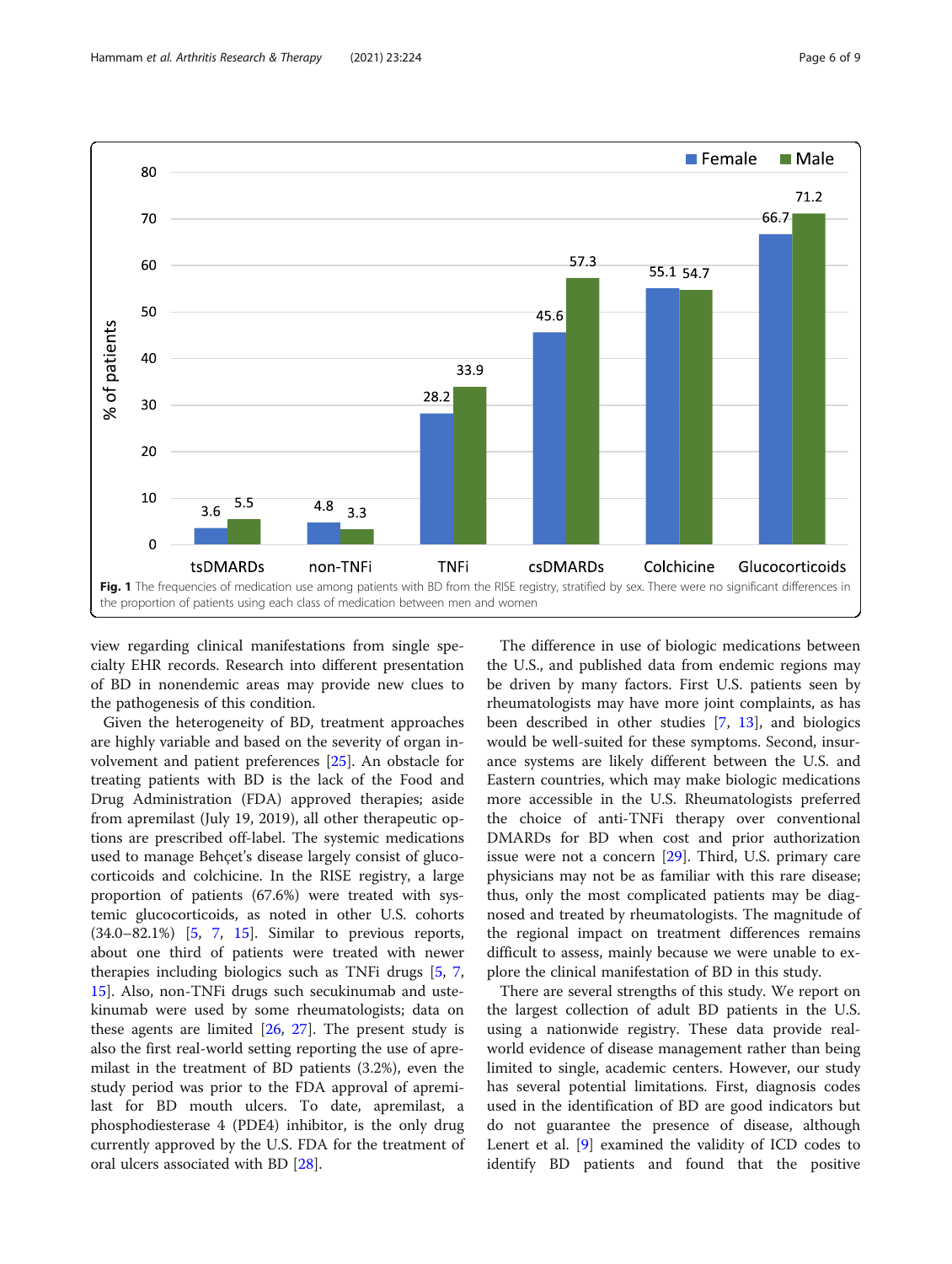<span id="page-6-0"></span>

| Table 3 Summary of the sociodemographic characteristics and treatments administered to patients with Behçet's disease in the |  |  |
|------------------------------------------------------------------------------------------------------------------------------|--|--|
| RISE (U.S.) registry and studies from endemic regions                                                                        |  |  |

| Characteristics                 |                                               | <b>Patients with BD</b><br>in U.S. (RISE) $(N =$<br>1323) | Patients with BD in<br>Egypt (ECR) [11] (N<br>$= 1526$ | <b>Patients with BD</b><br>in Turkey [12] (N<br>$= 682$ | <b>Patients with</b><br>$= 163$ | <b>Patients with BD</b><br>BD in Iran $[7]$ (N in Japan $[13]$ (N<br>$= 135$ |
|---------------------------------|-----------------------------------------------|-----------------------------------------------------------|--------------------------------------------------------|---------------------------------------------------------|---------------------------------|------------------------------------------------------------------------------|
| Sociodemographic Age, mean (SD) |                                               | 48.7 (16.3)                                               | 35.7 (9.84)                                            | 33.0 (9.9)                                              | <b>NR</b>                       | <b>NR</b>                                                                    |
|                                 | Female, N (%)                                 | 1049 (79.3)                                               | 424 (27.8)                                             | 113 (16.6)                                              | 63 (38.7)                       | 78 (57.8)                                                                    |
| <b>Medications</b>              | Colchicine, N (%)                             | 728 (55.0)                                                | 611 (82.7)                                             | 599 (87.8)                                              | 108 (66.3)                      | 90 (66.7)                                                                    |
|                                 | Dapsone, N (%)                                | 62(4.7)                                                   | <b>NR</b>                                              | <b>NR</b>                                               | <b>NR</b>                       | 0(0.0)                                                                       |
|                                 | Glucocorticoids, N<br>(% )                    | 895 (67.6)                                                | 947 (90.2)                                             | 384 (56.3)                                              | 110(67.5)                       | 78 (57.8)                                                                    |
|                                 | cDMARDs, N (%)                                |                                                           |                                                        |                                                         |                                 | 1(0.70)                                                                      |
|                                 | Azathioprine, N (%)                           | 418 (31.6)                                                | 474 (26.7)                                             | 347 (50.8)                                              | 48 (29.4)                       | 17(12.6)                                                                     |
|                                 | Methotrexate, N (%)                           | 288 (21.8)                                                | 67 (7.2)                                               | 14(2.1)                                                 | 51(31.3)                        | 9(6.7)                                                                       |
|                                 | Hydroxychloroquine,<br>N(%                    | 117(8.8)                                                  | <b>NR</b>                                              | <b>NR</b>                                               | <b>NR</b>                       | <b>NR</b>                                                                    |
|                                 | Sulfasalazine, N (%)                          | 53 (4.0)                                                  | <b>NR</b>                                              | 51(7.5)                                                 | 3(5.4)                          | 31 (23.0)                                                                    |
|                                 | Mycophenolate, N<br>(% )                      | 31(2.3)                                                   | <b>NR</b>                                              | <b>NR</b>                                               | 0(0.0)                          | 0(0.0)                                                                       |
|                                 | Leflunomide                                   | 26(1.9)                                                   | <b>NR</b>                                              | <b>NR</b>                                               | <b>NR</b>                       | <b>NR</b>                                                                    |
|                                 | Cyclosporine, N (%)                           | 23(1.5)                                                   | 282 (26.7)                                             | 93 (13.6)                                               | 13(8.0)                         | 14(10.4)                                                                     |
|                                 | Cyclophosphamide,<br>N(%                      | < 10                                                      | 208 (20.1)                                             | 39(5.7)                                                 | 39 (23.9)                       | 0(0.0)                                                                       |
|                                 | Minocycline, N (%)                            | < 10                                                      | <b>NR</b>                                              | <b>NR</b>                                               | <b>NR</b>                       | <b>NR</b>                                                                    |
|                                 | Tacrolimus, N (%)                             | 11(0.83)                                                  | <b>NR</b>                                              | <b>NR</b>                                               | <b>NR</b>                       | <b>NR</b>                                                                    |
|                                 | <b>Biologics-TNFi, N</b><br>(%)               | 389 (29.4)                                                | 83 (8.3)                                               | <b>NR</b>                                               | 1(0.60)                         | <b>NR</b>                                                                    |
|                                 | Infliximab, N (%)                             | 192 (14.5)                                                | <b>NR</b>                                              | 4(0.6)                                                  | <b>NR</b>                       | <b>NR</b>                                                                    |
|                                 | Adalimumab, N (%)                             | 187(14.1)                                                 | <b>NR</b>                                              | <b>NR</b>                                               | <b>NR</b>                       | 10(7.4)                                                                      |
|                                 | Etanercept, N (%)                             | 92 (6.9)                                                  | <b>NR</b>                                              | <b>NR</b>                                               | <b>NR</b>                       | 1(0.70)                                                                      |
|                                 | Golimumab, N (%)                              | 20(1.5)                                                   | <b>NR</b>                                              | <b>NR</b>                                               | <b>NR</b>                       | 0(0.0)                                                                       |
|                                 | Certolizumab, N (%)                           | 30(2.3)                                                   | <b>NR</b>                                              | <b>NR</b>                                               | <b>NR</b>                       | <b>NR</b>                                                                    |
|                                 | Biologics-non-<br>TNFi <sup>a</sup> , $N$ (%) | 59 (4.5)                                                  | <b>NR</b>                                              | <b>NR</b>                                               | <b>NR</b>                       | <b>NR</b>                                                                    |
|                                 | tsDMARDs                                      | 53 (4.0)                                                  | <b>NR</b>                                              | <b>NR</b>                                               | <b>NR</b>                       | <b>NR</b>                                                                    |

RISE Rheumatology Informatics System for Effectiveness, ECR Egyptian College of Rheumatology, csDMARDs conventional disease modifying anti-rheumatic drugs, TNFi tumor necrosis factor inhibitors, NR non recorded

aBiologics-non-TNFi include rituximab, abatacept, tocilizumab, ustekinumab, and secukinumab

predictive value was excellent (> 99%). Second, as discussed above, we did not have access to information on BD clinical manifestations. Third, one potential limitation of the data related to anticoagulants is the multiple possible indications for their use. We cannot be certain of the indication of anticoagulants used among included patients as these drugs are commonly prescribed in the management of non-thrombotic conditions, e.g., primary prevention of stroke in atrial fibrillation. Fourth, a direct comparison of RISE-BD vs non-RISE studies was complicated by differences in the methods of studies performed and the availability of data collected. Other limitations in the comparison could be due to differences in sample sizes. Future work should explore

### Conclusion

In conclusion, the RISE registry captured data from 1323 patients with BD distributed across all races/ethnicities and geographic regions of the U.S. The current study represents the largest dataset of U.S. BD patients reported to date. We confirmed the female predominance in the U.S. and found that a substantial proportion of BD patients were taking a biologic medication. In comparison to patients in endemic regions, U.S. BD patients were older and received more biological medications, which raises the possibility that there are a variety

whether differences in clinical manifestations can explain

the differences in treatment strategies.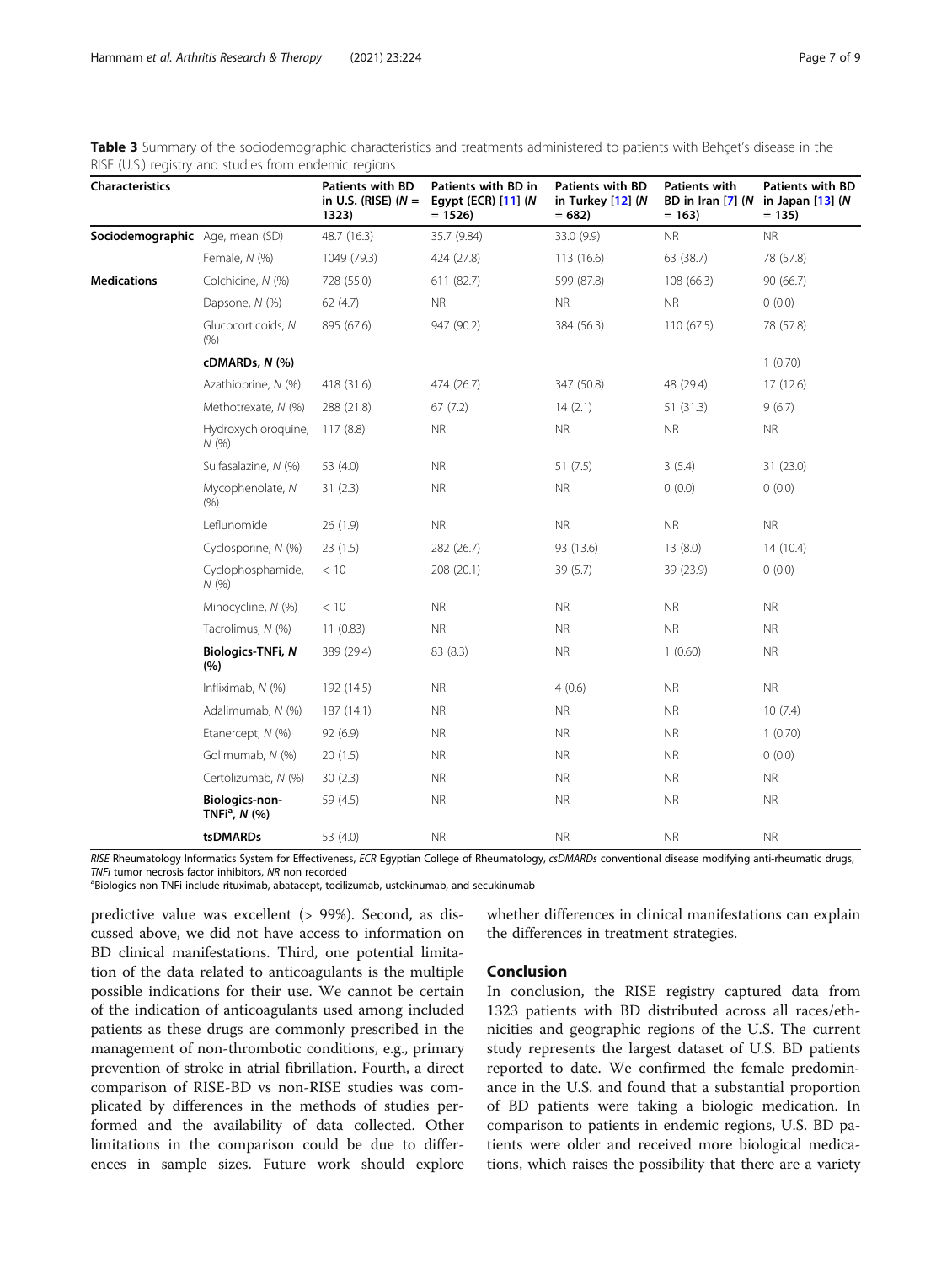<span id="page-7-0"></span>of epidemiologic and clinical differences in disease between patients in the U.S. and those from endemic areas. Future studies examining clinical manifestations among large numbers of U.S. BD patients are needed.

#### Abbreviations

BD: Behçet's disease; CCI: Charlson Comorbidity Index; csDMARDs: Conventional synthetic DMARDs; ECR: Egyptian College of Rheumatology; EHR: Electronic health record; ICD-9-CM: International Classification of Diseases, Ninth Revision, Clinical Modification; ICD-10- CM: International Classification of Diseases, Tenth Revision, Clinical Modification; PDE4: Phosphodiesterase 4 inhibitor; RISE: Rheumatology Informatics System for Effectiveness; TNF: Tumor necrosis factor; tsDMARDs: Targeted synthetic DMARDs; U.S.: United States

### Supplementary Information

The online version contains supplementary material available at [https://doi.](https://doi.org/10.1186/s13075-021-02615-7) [org/10.1186/s13075-021-02615-7.](https://doi.org/10.1186/s13075-021-02615-7)

Additional file 1: Supplementary Table 1. Characteristics of patients with BD compared with all patients in the RISE registry.

#### Acknowledgements

Not applicable.

#### Authors' contributions

NH, JY, and GS designed the work. NH performed the statistical analysis. NH, JL, ME, and JK extracted and interpreted the data. NH and GS drafted the paper. NH, ZI, CA, MAG, JY, and GS edited and reviewed the paper. The authors read and approved the final manuscript.

#### Funding

Drs. Yazdany and Schmajuk are supported by the Russell/Engleman Medical Research Center for Arthritis. Dr. Yazdany is supported by NIAMS P30 AR070155 and K24AR074534. The data presented here was supported by the American College of Rheumatology's RISE Registry. However, the views expressed represent those of the author(s) and do not necessarily represent the views of the American College of Rheumatology. This study protocol was prepared by and the data analysis was executed by the RISE data analytic center at UCSF.

### Availability of data and materials

The American College of Rheumatology (ACR) owns the data in the RISE registry, and UCSF, as a Data Analytic Center for the ACR, has access to the data for specific research projects, including this one, but is contractually obligated to not share this data, even in a de-identified state.

#### **Declarations**

### Ethics approval and consent to participate

The Western IRB and UCSF Committee on Human Research approved this study.

#### Consent for publication

Not applicable.

#### Competing interests

The authors declare that they have no competing interests.

#### Author details

<sup>1</sup> Division of Rheumatology, Department of Medicine, University of California San Francisco, San Francisco, CA, USA. <sup>2</sup>Philip R. Lee Institute for Health Policy Research, San Francisco, USA. <sup>3</sup>San Francisco Veterans Affairs Medical Center, 4150 Clement St 111R, San Francisco, CA 94121, USA.

### Received: 31 March 2021 Accepted: 23 August 2021 Published online: 30 August 2021

#### References

- 1. Leonardo NM, McNeil J. Behcet's disease: is there geographical variation? A review far from the Silk Road. Int J Rheumatol. 2015;2015:1–7.
- 2. Calamia KT, Wilson FC, Icen M, Crowson CS, Gabriel SE, Kremers HM. Epidemiology and clinical characteristics of Behçet's disease in the US: a population-based study. Arthritis Rheum. 2009;61(5):600–4. [https://doi.org/1](https://doi.org/10.1002/art.24423) [0.1002/art.24423](https://doi.org/10.1002/art.24423).
- 3. Yazici H, Tüzün Y, Pazarli H, Yurdakul S, Ozyazgan Y, Ozdoğan H, et al. Influence of age of onset and patient's sex on the prevalence and severity of manifestations of Behçet's syndrome. Ann Rheum Dis. 1984;43(6):783–9. <https://doi.org/10.1136/ard.43.6.783>.
- 4. Davari P, Rogers RS, Chan B, Nagler TH, Fazel N. Clinical features of Behçet's disease: a retrospective chart review of 26 patients. J Dermatol Treat. 2016; 27(1):70–4. <https://doi.org/10.3109/09546634.2015.1054781>.
- 5. Sibley C, Yazici Y, Tascilar K, Khan N, Bata Y, Yazici H, et al. Behçet syndrome manifestations and activity in the United States versus Turkey — a crosssectional cohort comparison. J Rheumatol. 2014;41(7):1379–84. [https://doi.](https://doi.org/10.3899/jrheum.131227) [org/10.3899/jrheum.131227.](https://doi.org/10.3899/jrheum.131227)
- 6. Muruganandam M, Rolle NA, Sibbitt WL, Cook GB, Emil NS, Fangtham M, et al. Characteristics of Behcet's disease in the American Southwest. Semin Arthritis Rheum. 2019;49(2):296–302. [https://doi.org/10.1016/j.semarthrit.201](https://doi.org/10.1016/j.semarthrit.2019.03.003) [9.03.003.](https://doi.org/10.1016/j.semarthrit.2019.03.003)
- 7. Shahram F, Mæhlen MT, Akhlaghi M, Davatchi F, Liao YJ, Weyand CM. Geographical variations in ocular and extra-ocular manifestations in Behçet's disease. Eur J Rheumatol. 2019;6(4):199–206. [https://doi.org/10.5152/](https://doi.org/10.5152/eurjrheum.2019.18215) [eurjrheum.2019.18215](https://doi.org/10.5152/eurjrheum.2019.18215).
- 8. Yazdany J, Bansback N, Clowse M, Collier D, Law K, Liao KP, et al. Rheumatology informatics system for effectiveness: a national informaticsenabled registry for quality improvement. Arthritis Care Res. 2016;68(12): 1866–73. [https://doi.org/10.1002/acr.23089.](https://doi.org/10.1002/acr.23089)
- 9. Lenert A, Russell MJ, Segerstrom S, Kim S. Accuracy of US administrative claims codes for the diagnosis of autoinflammatory syndromes. J Clin Rheumatol. 2020.
- 10. Deyo RA, Cherkin DC, Ciol MA. Adapting a clinical comorbidity index for use with ICD-9-CM administrative databases. J Clin Epidemiol. 1992;45(6):613–9. [https://doi.org/10.1016/0895-4356\(92\)90133-8](https://doi.org/10.1016/0895-4356(92)90133-8).
- 11. Gheita TA, El-Latif EA, El-Gazzar II, Samy N, Hammam N, Abdel Noor RA, et al. Behçet's disease in Egypt: a multicenter nationwide study on 1526 adult patients and review of the literature. Clin Rheumatol. 2019;38(9):2565– 75. <https://doi.org/10.1007/s10067-019-04570-w>.
- 12. Yilmaz S, Karadag O, Yazisiz V, Altun B, Gezer M, Karaman M, et al. Systemic involvements and preferred treatments in a large cohort of Behçet's disease. Rheumatol Int. 2013;33(12):3025–30. [https://doi.org/10.1007/s00296-013-283](https://doi.org/10.1007/s00296-013-2830-0)  $0 - 0.$
- 13. Kobayashi T, Kishimoto M, Swearingen CJ, Filopoulos MT, Ohara Y, Tokuda Y, et al. Differences in clinical manifestations, treatment, and concordance rates with two major sets of criteria for Behçet's syndrome for patients in the US and Japan: data from a large, three-center cohort study. Mod Rheumatol. 2013;23(3):547–53. <https://doi.org/10.3109/s10165-012-0696-8>.
- 14. Mahmoudi M, Aslani S, Meguro A, Akhtari M, Fatahi Y, Mizuki N, et al. A comprehensive overview on the genetics of Behçet's disease. Int Rev Immunol. 2020:1–64. <https://doi.org/10.1080/08830185.2020.1851372>.
- 15. Kilian NC, Sawalha AH. Behçet's disease in the United States: a single center descriptive and comparative study. Eur J Rheumatol. 2017;4(4):239–44. <https://doi.org/10.5152/eurjrheum.2017.17112>.
- 16. Davatchi F, Shahram F, Chams-Davatchi C, Sadeghi Abdollahi B, Shams H, Nadji A, et al. Behcet's disease: is there a gender influence on clinical manifestations? Int J Rheum Dis. 2012;15(3):306–14. [https://doi.org/10.1111/](https://doi.org/10.1111/j.1756-185X.2011.01696.x) [j.1756-185X.2011.01696.x.](https://doi.org/10.1111/j.1756-185X.2011.01696.x)
- 17. Davatchi F, Shahram F, Chams-Davatchi C, Shams H, Nadji A, Akhlaghi M, et al. Behcet's disease: from East to West. Clin Rheumatol. 2010;29(8):823–33. <https://doi.org/10.1007/s10067-010-1430-6>.
- 18. Mahr A, Belarbi L, Wechsler B, Jeanneret D, Dhote R, Fain O, et al. Population-based prevalence study of Behcet's disease: differences by ethnic origin and low variation by age at immigration. Arthritis Rheum. 2008;58(12):3951–9. [https://doi.org/10.1002/art.24149.](https://doi.org/10.1002/art.24149)
- 19. Ishido T, Horita N, Takeuchi M, Kawagoe T, Shibuya E, Yamane T, et al. Clinical manifestations of Behçet's disease depending on sex and age: